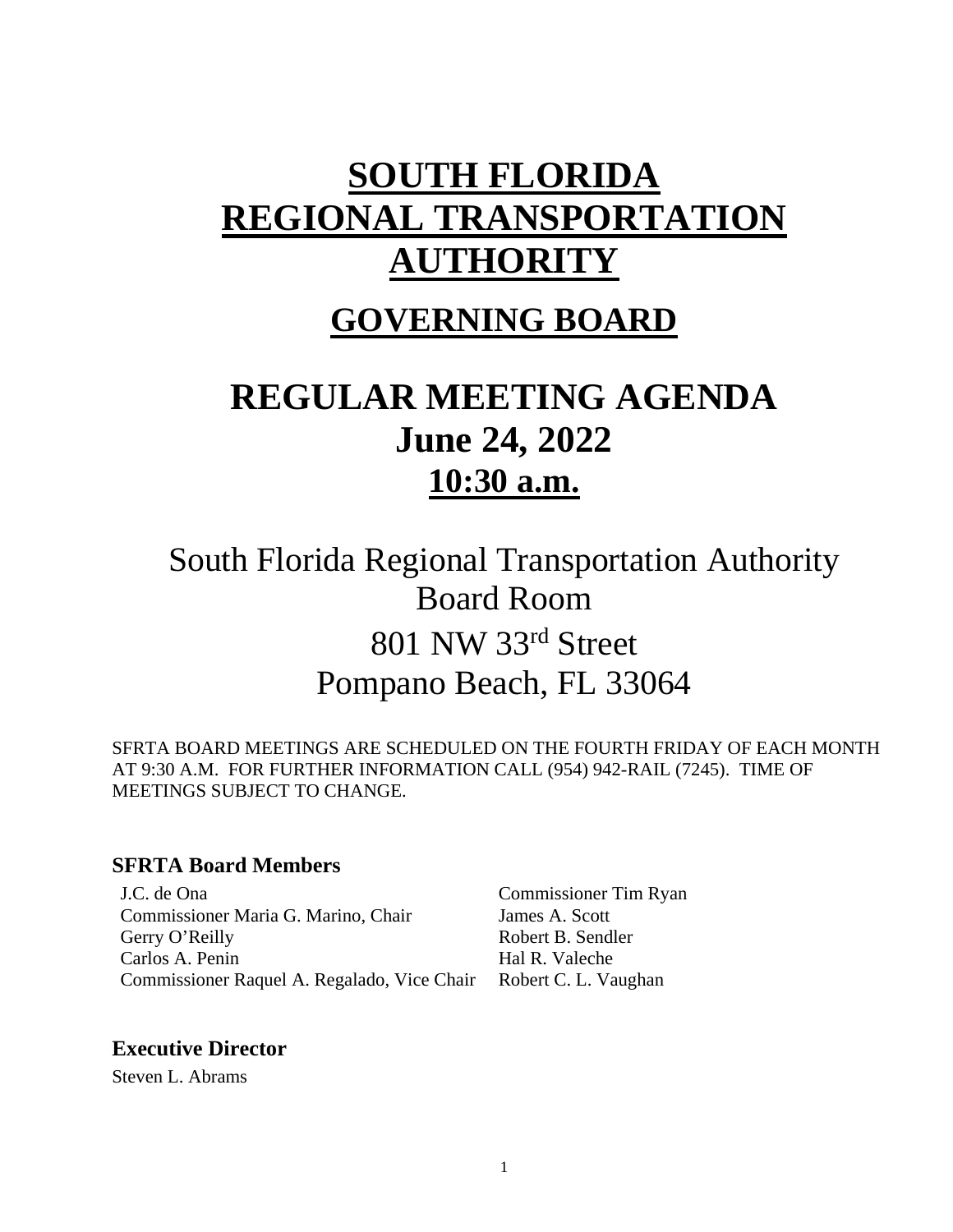#### **GOVERNING BOARD REGULAR MEETING OF JUNE 24, 2022**

The meeting will convene at **10:30 a.m.** or as soon thereafter as the Board is available, and will be held in the Board Room of the South Florida Regional Transportation Authority, Administrative Offices, 801 NW 33rd Street, Pompano Beach, Florida 33064.

Interested members of the public may attend the meeting as provided below:

The public will be able to attend in person, or listen via telephone by calling **1-312-626-6799** and entering the **Meeting ID 896 0448 5670** and then the **Password 16557**, or view and listen to the video conferencing by entering the link to your web browser or by clicking on the link below:

<https://us02web.zoom.us/j/89604485670?pwd=TlllWTBMZ3pYRkV2TEVSTFNRR3Vwdz09>

and entering the **Meeting ID 896 0448 5670** and then the **Password 16557.**

#### **CALL TO ORDER**

#### **ROLL CALL**

#### **MOMENT OF SILENCE**

#### **PLEDGE OF ALLEGIANCE**

#### **AGENDA APPROVAL** – Additions, Deletions, Revisions

#### **BOARD MEMBER COMMENTS**

**MATTERS BY THE PUBLIC** – Should members of the public wish to make statements whether under the public comment portion of the agenda or with respect to a specific agenda item, they may do so at the beginning of the meeting or at such other time at the discretion of the Chair.

Members of the public who wish to make a statement, will need to see the clerk at the dais, preferably before the commencement of the meeting, to obtain and complete a comment form.

Should you have any questions, please contact SFRTA Administrative Office at 954-788-7915.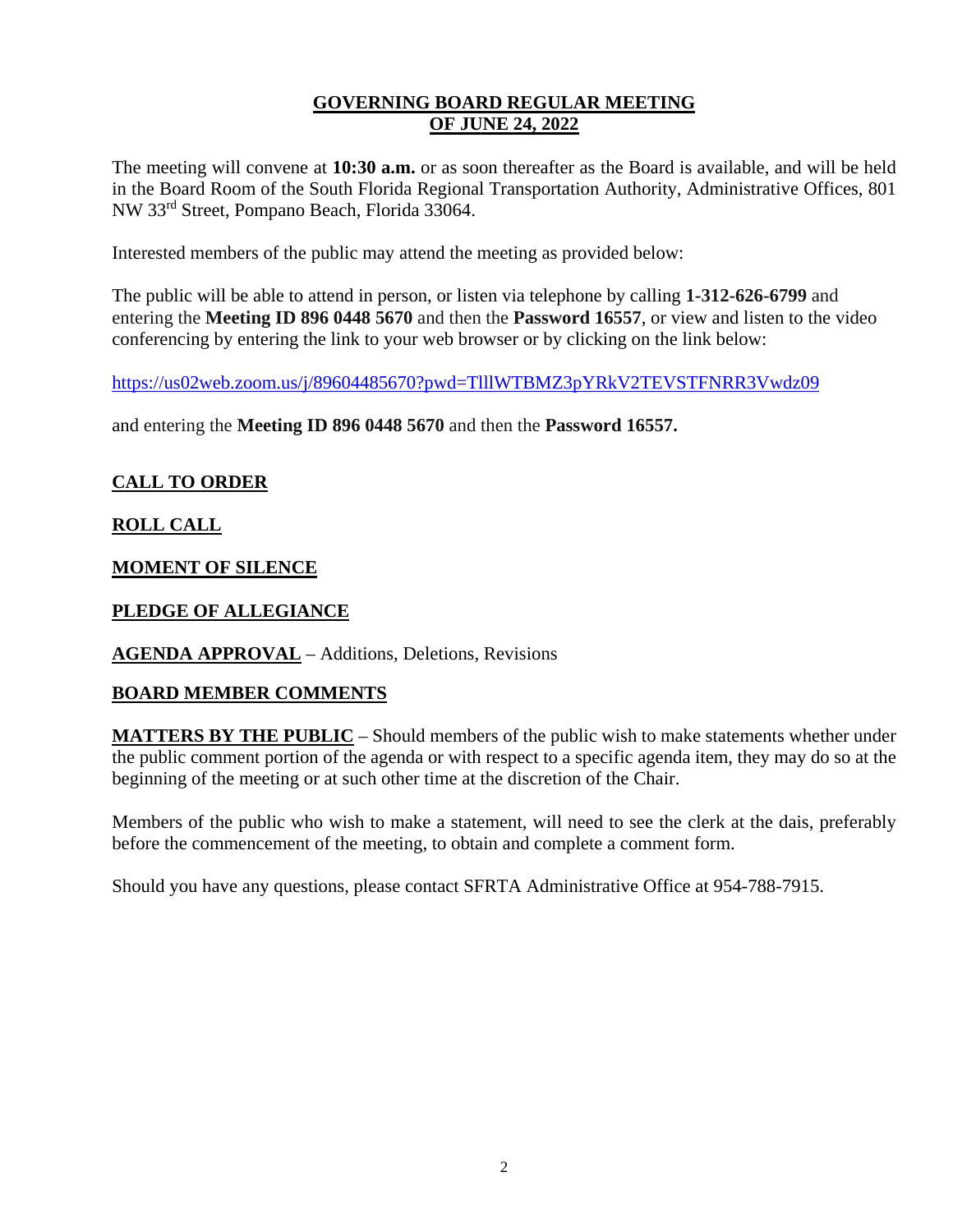### **CONSENT AGENDA**

Those matters included under the Consent Agenda are self-explanatory and are not expected to require review or discussion. Items will be enacted by one motion in the form listed below. If discussion is desired by any Board Member, however, that item may be removed from the Consent Agenda and considered separately.

#### **C1. MOTION TO APPROVE:**

Minutes of Governing Board's Regular Meeting of May 27, 2022.

#### **C2. MOTION TO APPROVE:**

Minutes of Governing Board's Budget Workshop Meeting of April 27, 2022.

#### **C3. MOTION TO APPROVE:**

Joint Participation Agreement between the Florida Department of Transportation ("FDOT") and SFRTA for the State Funding Contribution for Fiscal Year 2022-2023.

Department: Executive & Legal Department Director: S. Abrams & T. Moore Project Manager: S. Abrams & T. Moore Interim Chief Contracting Officer: N/A Interim Finance Director: Diane Hernandez Del Calvo

#### **C4. MOTION TO APPROVE:**

Agreement No. 22-021 between the South Florida Regional Transportation Authority (SFRTA) and Plante & Moran PLLC for Professional Auditing Services for a period of five (5) years, for a total amount of \$377,050.

Department: Finance Department Director: Diane Hernandez Del Calvo Project Manager: Joseph Khouzami Interim Chief Contracting Officer: Janice Rustin Interim Finance Director: Diane Hernandez Del Calvo

#### **C5. MOTION TO APPROVE:**

Agreement 22-015, between the South Florida Regional Transportation Authority (SFRTA) and Meridian Zero Degrees, LLC ("Contractor") for Liquid Crystal Display ("LCD") Kiosks for MiamiCentral Station in the amount of \$260,416.80.

Department: Information Technology Department Director: Loraine Cargill Project Manager: Lee I. Taylor Interim Chief Contracting Officer: Janice Rustin Interim Finance Director: Diane Hernandez Del Calvo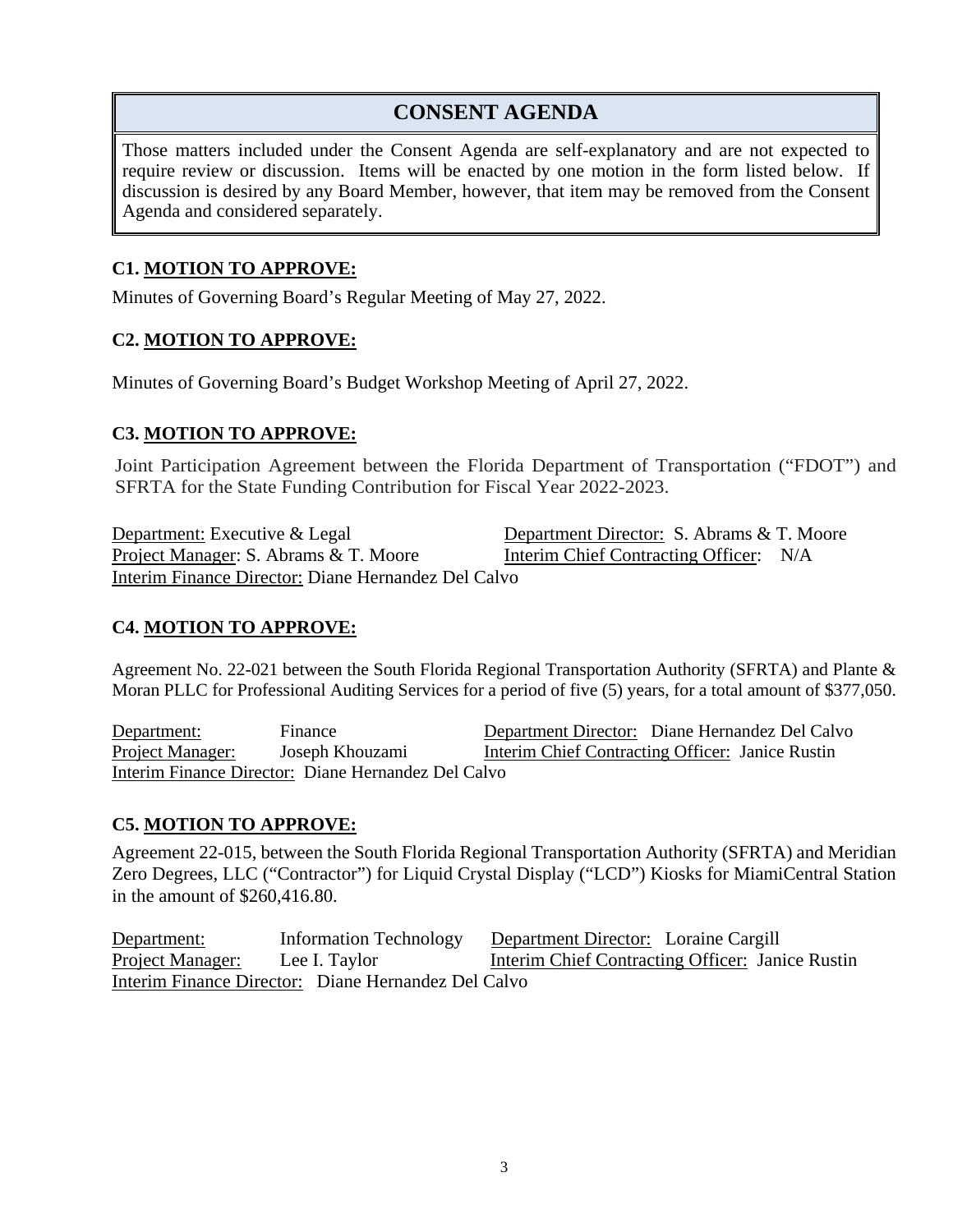#### **C6. MOTION TO APPROVE:**

Agreement No. 22-008 between the South Florida Regional Transportation Authority (SFRTA) and Parsons Transportation Group, Inc. (PTG), for Positive Train Control (PTC) Project Management Services, in the total not-to-exceed amount of \$3,333,800.55.

Department: Operations Department Director: Charles Hankerson Project Manager: Alex Villares, EI Interim Chief Contracting Officer: Janice Rustin Interim Finance Director: Diane Hernandez Del Calvo

#### **C7. MOTION TO APPROVE:**

Work Order No. 3 between the South Florida Regional Transportation Authority (SFRTA) and Parsons Transportation Group, Inc. (PTG), for Positive Train Control (PTC) Lab Simulated Environment Configuration, Installation and Delivery Services, in the total not-to-exceed amount of \$829,512.45.

Department: Operations Department Director: Charles Hankerson Project Manager: Alex Villares Interim Chief Contracting Officer: Janice Rustin Interim Finance Director: Diane Hernandez Del Calvo

#### **C8. MOTION TO APPROVE:**

Amendment No. 1 to Work Order No. 2 (Work Order) under General Engineering Consultant Agreement No. 21-002 (E) between the South Florida Regional Transportation Authority (SFRTA) and WSP USA Inc. (WSP), for SFRTA Commuter Rail Track Field Support Services in the not-to-exceed amount of \$414,608.00 for a total not to exceed amount of Work Order No. 2 of \$854,940.00.

Department: Maintenance of Way Department Director: Brian Reeves Project Manager: Mark Cooper Interim Chief Contracting Officer: Janice Rustin Interim Finance Director: Diane Hernandez Del Calvo

#### **C9. MOTION TO APPROVE:**

Amendment No. 1 to Work Order No. 4 (Work Order) under General Engineering Consultant Agreement No. 21-002 (A) between the South Florida Regional Transportation Authority (SFRTA) and AECOM Technical Services, Inc. (AECOM), for Project Management Support Services for South Florida Rail Corridor Infrastructure Improvements in the not-to-exceed amount of \$338,056.80 for a total not to exceed amount of Work Order No. 4 of \$645,503.46.

Department: Maintenance of Way Department Director: Brian Reeves Project Manager: Brian Reeves Interim Chief Contracting Officer: Janice Rustin Interim Finance Director: Diane Hernandez Del Calvo

#### **C10. MOTION TO APPROVE:**

Delegation to the Chair for procurements or other expenses that may arise prior to the August Board meeting in an amount not to exceed \$1 million, not including any authority that may have already been delegated by the Board to the Construction Oversight Committee.

| Department: Executive | Department Director: Steven Abrams |
|-----------------------|------------------------------------|
| Project Manager: N/A  | Chief Contracting Officer: N/A     |
| Finance Director: N/A |                                    |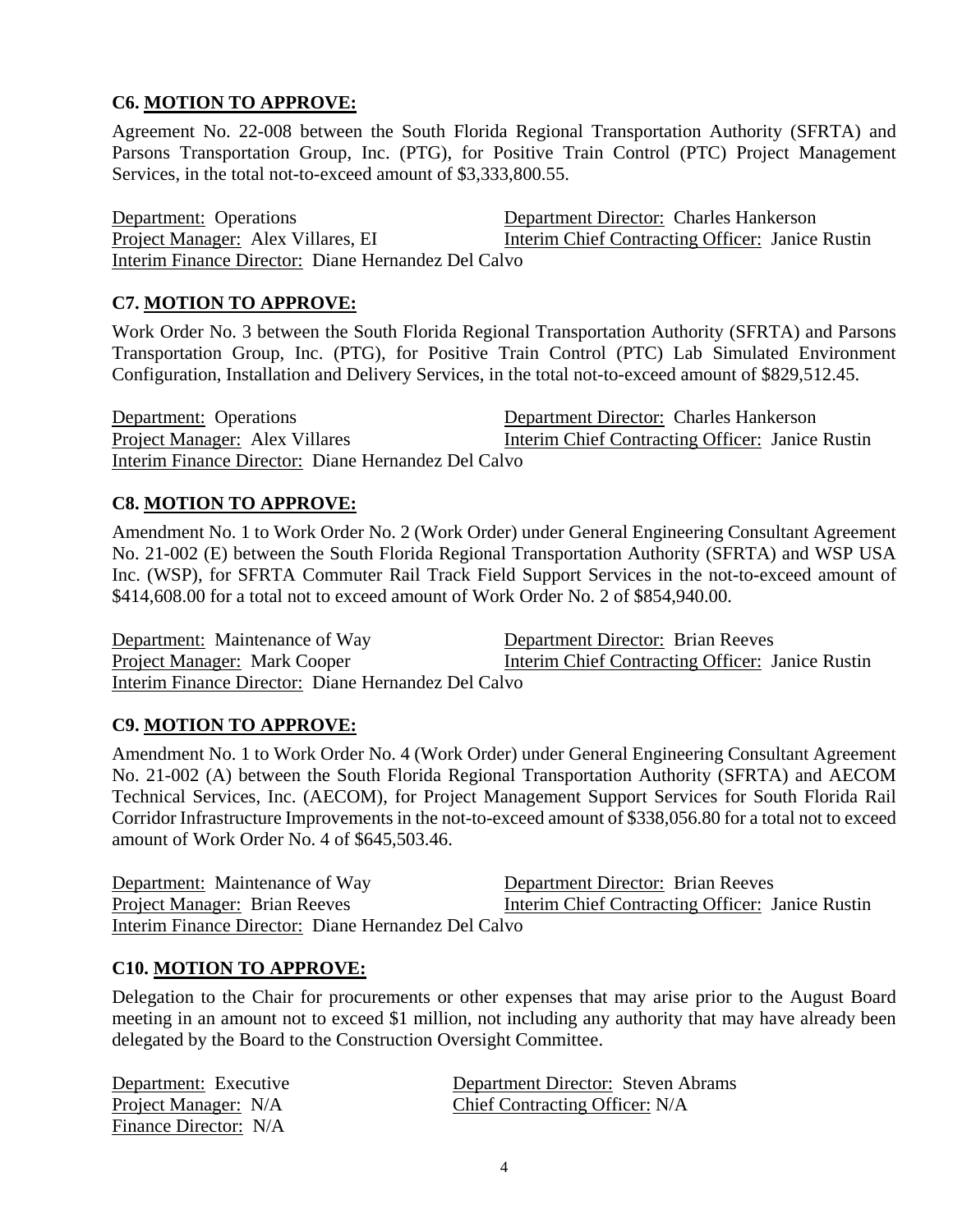## **REGULAR AGENDA**

Those matters included under the Regular Agenda differ from the Consent Agenda in that items will be voted on individually. In addition, presentations will be made on each motion, if so desired.

#### **R1. MOTION TO APPROVE:**

The appointment of the next SFRTA Executive Director and/or to take such other action as the Board deems appropriate.

Interim Finance Director: N/A

Departments: Legal and Procurement Department Directors: T. Moore/J. Rustin Project Manager: N/A Interim Chief Contracting Officer: N/A

#### **R2. MOTION TO APPROVE:**

Change Order #3B between SFRTA and Brightline for the SFRTA requested work on the platform edges of the Tri-Rail Station Improvements at the MiamiCentral Station to accommodate future Tier IV locomotives in the amount of \$1,150,606 which represents the current total pricing for Change Orders #3A and #3B.

Department: Executive/Legal Department Director: Steven Abrams/Teresa Moore Project Manager: N/A Interim Chief Contracting Officer: N/A Interim Finance Director: Diane Hdz. Del Calvo

#### **R3. MOTION TO APPROVE:**

Staff to bring back to Board at its August meeting a Settlement Agreement with Herzog Transit Services, Inc. addressing the following: (1) election by SFRTA of the 3 year option in Agreement No. 16-010 ("Agreement"), in the amount of \$167,497,064.45, as stated in the Agreement; (2) an additional payment by SFRTA to Herzog in the amount of \$3.1 million in full satisfaction of its request to cover all losses it incurred arising from or relating to service reductions as a result of the COVID pandemic; and (3) that items (1) and (2) are expressly conditioned on Herzog submitting a revised Lifecycle Maintenance schedule, through and including the end of the 3-year option period, acceptable to SFRTA no later than 60 days following execution of the Settlement Agreement, with no obligation on SFRTA's to perform items (1) or (2) until item (3) has been fully satisfied.

Department: Executive Department Director: Steven Abrams Project Manager: Steven Abrams Interim Chief Contracting Officer: Janice Rustin Interim Finance Director: Diane Hernandez Del Calvo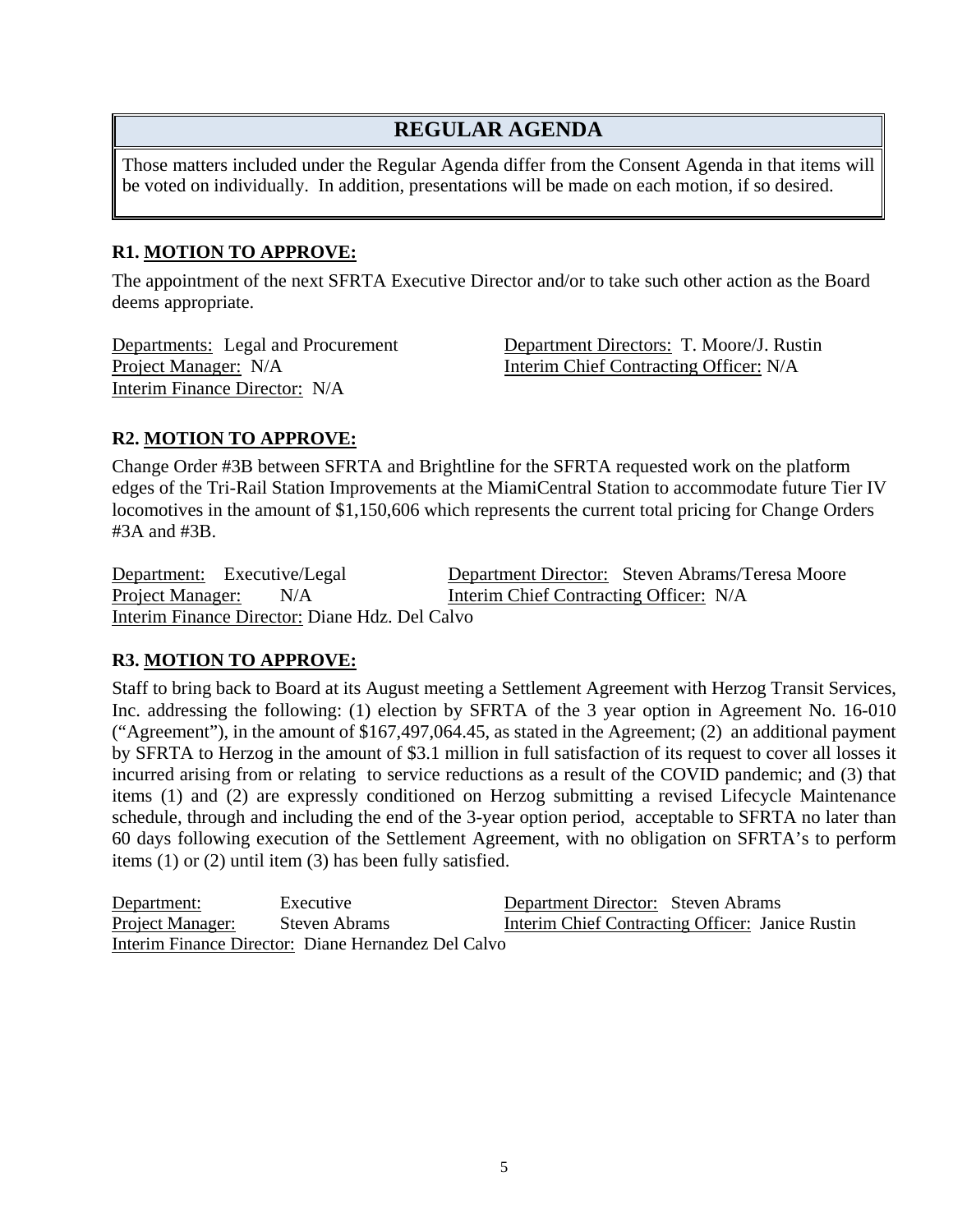#### **R4. MOTION TO APPROVE:**

A. Sole Source Recommendation for Major Overhaul of the Brookville Fleet

B. Agreement No. 22-033 between SFRTA and Brookville Equipment Corporation for the Phase 2 of the BL36PH Locomotives Assessment and Overhaul Project in the not to exceed amount of \$ 3,328,163.

Department: Operations Department Director: Charles Hankerson Project Manager: Charles Hankerson Interim Chief Contracting Officer: Janice Rustin Interim Finance Director: Diane Hernandez Del Calvo

#### **R5. MOTION TO APPROVE:**

Contract Amendment No. 1 to Agreement No. 22-016 with Alstom Signaling Operation LLC for Automatic Train Control/Cab Signaling to extend the term of the Agreement until August 31, 2022 at no additional cost.

**Department:** Operations Department Director: Charles Hankerson<br>Project Manager: S. Abrams & T. Moore Interim Chief Contracting Officer: Janice Interim Chief Contracting Officer: Janice Rustin Interim Finance Director: Diane Hernandez Del Calvo

#### **R6. MOTION TO APPROVE:**

SFRTA Chair and Vice-Chair for Fiscal Year 2022-23, beginning July 1, 2022.

Department: N/A Department Director: N/A Interim Finance Director N/A

Project Manager: N/A Interim Chief Contracting Officer N/A

#### **INFORMATION / PRESENTATION ITEMS**

Action not required, provided for information purposes only. If discussion is desired by any Board Member, however, that item may be considered separately.

There no Information/Presentation Items.

#### **COMMITTEE REPORTS / MINUTES**

Action not required, provided for information purposes only. If discussion is desired by any Board Member, however, that item may be considered separately.

- A. CONSTRUCTION OVERSIGHT COMMITTEE
- B. PLANNING TECHNICAL ADVISORY COMMITTEE
- C. MARKETING COMMITTEE
- D. OPERATIONS TECHNICAL COMMITTEE
- E. ADVISORY COMMITTEE FOR PERSONS WITH DISABILITIES
- F. LEGAL SERVICES COMMITTEE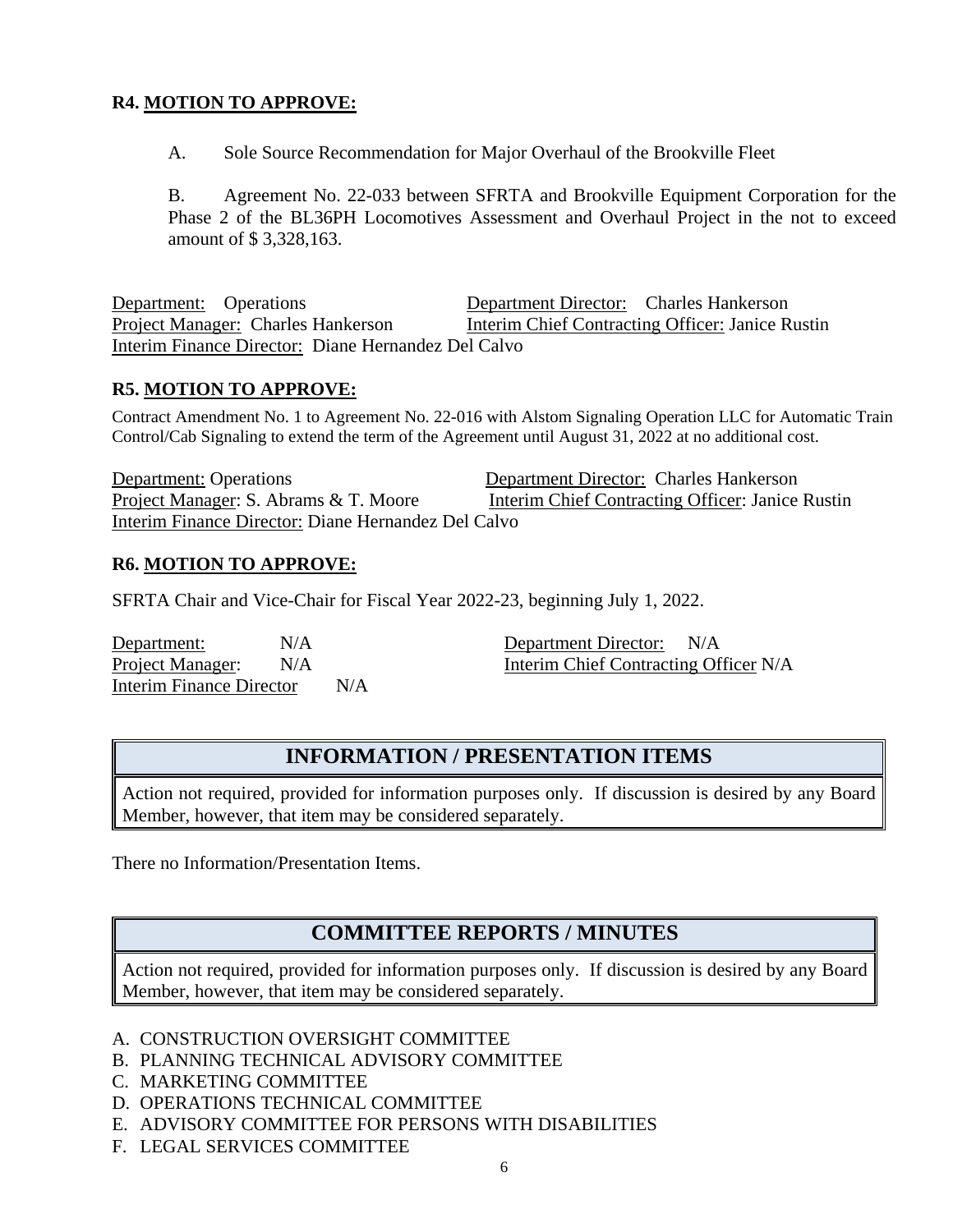## **MONTHLY REPORTS**

Action not required, provided for information purposes only. If discussion is desired by any Board Member, however, that item may be considered separately.

#### A. ENGINEERING & CONSTRUCTION MONTHLY PROGRESS REPORTS – May

- B. RIDERSHIP GRAPHS May
- C. ON-TIME PERFORMANCE GRAPHS May
- D. MARKETING MONTHLY SUMMARY May
- E. BUDGETED INCOME STATEMENT May
- F. PAYMENTS OVER \$2,500.00 May
- G. REVENUE AND FARE EVASION REPORTS May
- H. SOLICITATION SCHEDULE May
- I. CONTRACT ACTIONS EXECUTED UNDER THE EXECUTIVE DIRECTOR'S AUTHORITY May
- J. CONTRACT ACTIONS EXECUTED UNDER THE CONSTRUCTION OVERSIGHT COMMITTEE - May
- K. OPERATIONS MONTHLY PROGRESS REPORT May
- L. **SECURITY REPORT** May
- M. EXPIRING CONTRACT REPORT May
- N. CONTRACT ACTIONS EXECUTED UNDER GENERAL COUNSEL'S AUTHORITY May
- O. EXTRA WORK MATRIX- May
- P. LEGISLATIVE REPORT- May
- Q. MOW MONTHLY PROGRESS REPORT- May

#### **OTHER BUSINESS**

#### **CONTRACTOR QUESTIONS**

#### **EXECUTIVE DIRECTOR REPORTS/COMMENTS**

**LEGAL COUNSEL COMMENTS** 

#### **CHAIR COMMENTS**